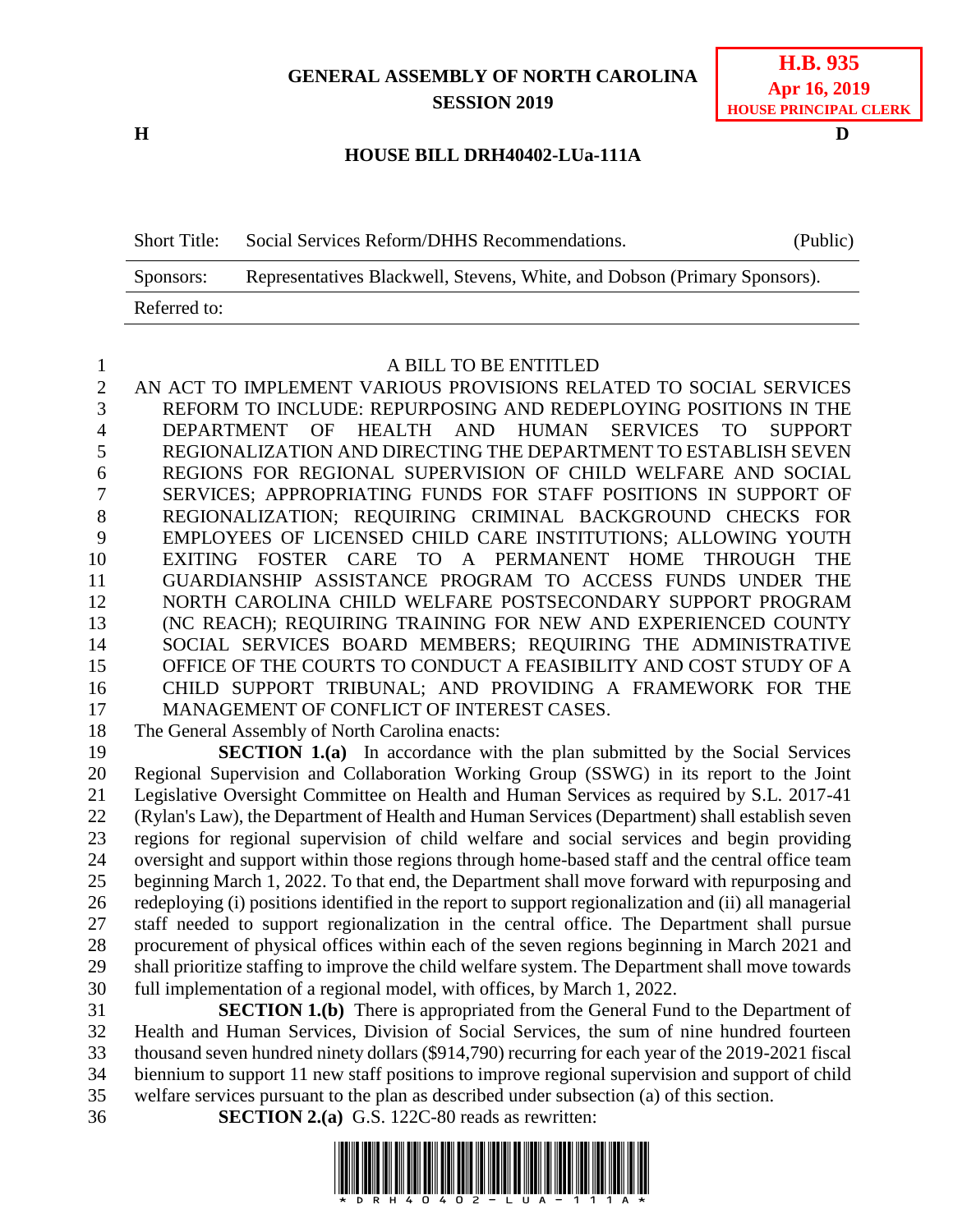## "**§ 122C-80. Criminal history record check required for certain applicants for employment.** … (b) Requirement. – An offer of employment by a provider licensed under this Chapter to an applicant to fill a position that does not require the applicant to have an occupational license is conditioned on consent to a State and national criminal history record check of the applicant. If the applicant has been a resident of this State for less than five years, then the offer of employment is conditioned on consent to a State and national criminal history record check of the applicant. If the provider licensed under this Chapter is a child care institution, as defined by 42 U.S.C. § 672(c), then the offer of employment is conditioned on consent to a State and national criminal history record check of the applicant. The national criminal history record check shall include a check of the applicant's fingerprints. If the applicant has been a resident of this State for five years or more, then the offer is conditioned on consent to a State criminal history record check of the applicant. A provider shall not employ an applicant who refuses to consent to a criminal history record check required by this section. Except as otherwise provided in this subsection, within five business days of making the conditional offer of employment, a provider shall submit a request to the Department of Public Safety under G.S. 143B-939 to conduct a criminal history record check required by this section or shall submit a request to a private entity to conduct a State criminal history record check required by this section. Notwithstanding G.S. 143B-939, the Department of Public Safety shall return the results of national criminal history record checks for employment positions not covered by Public Law 105-277 to the Department of Health and Human Services, Criminal Records Check Unit. Within five business days of receipt of the national criminal history of the person, the Department of Health and Human Services, Criminal Records Check Unit, shall notify the provider as to whether the information received may affect the employability of the applicant. In no case shall the results of the national criminal history record check be shared with the provider. Providers shall make available to the Department of Health and Human Services upon request verification that a criminal history check has been completed on any staff covered by this section. A county that has adopted an appropriate local ordinance and has access to the Department of Public Safety data bank may conduct on behalf of a provider a State criminal history record check required by this section without the provider having to submit a request to the Department of Justice. In such a case, the county shall commence with the State criminal history record check required by this section within five business days of the conditional offer of employment by the provider. All criminal history information received by the provider is confidential and may not be disclosed, except to the applicant as provided in subsection (c) of this section. For purposes of this subsection, the term "private entity" means a business regularly engaged in conducting criminal history record checks utilizing public records obtained from a State agency. (b1) Sex Offender Registry and Responsible Individuals List Checks. – If the provider licensed under this Chapter is a child care institution, as defined by Title IV-E of the Social

 Security Act, then the offer of employment by the provider to the applicant to fill a position not requiring an occupational license is conditioned on a check of the North Carolina Sex Offender Registry and consent to check the North Carolina Responsible Individuals List. If the applicant has been a resident of this State for less than five years, then the offer of employment is conditioned on consent to check the North Carolina Responsible Individuals List and the abuse and neglect registry of any other state where the applicant has resided in the preceding five years. …."

**SECTION 2.(b)** G.S. 131D-10.3A reads as rewritten:

# "**§ 131D-10.3A. Mandatory criminal checks.**

 (a) Effective January 1, 1996, in order to ensure the safety and well-being of any child placed for foster care in a home, the Department shall ensure that the criminal histories of all foster parents, individuals applying for licensure as foster parents, and individuals 18 years of age or older who reside in a family foster home, are checked and, based on the criminal history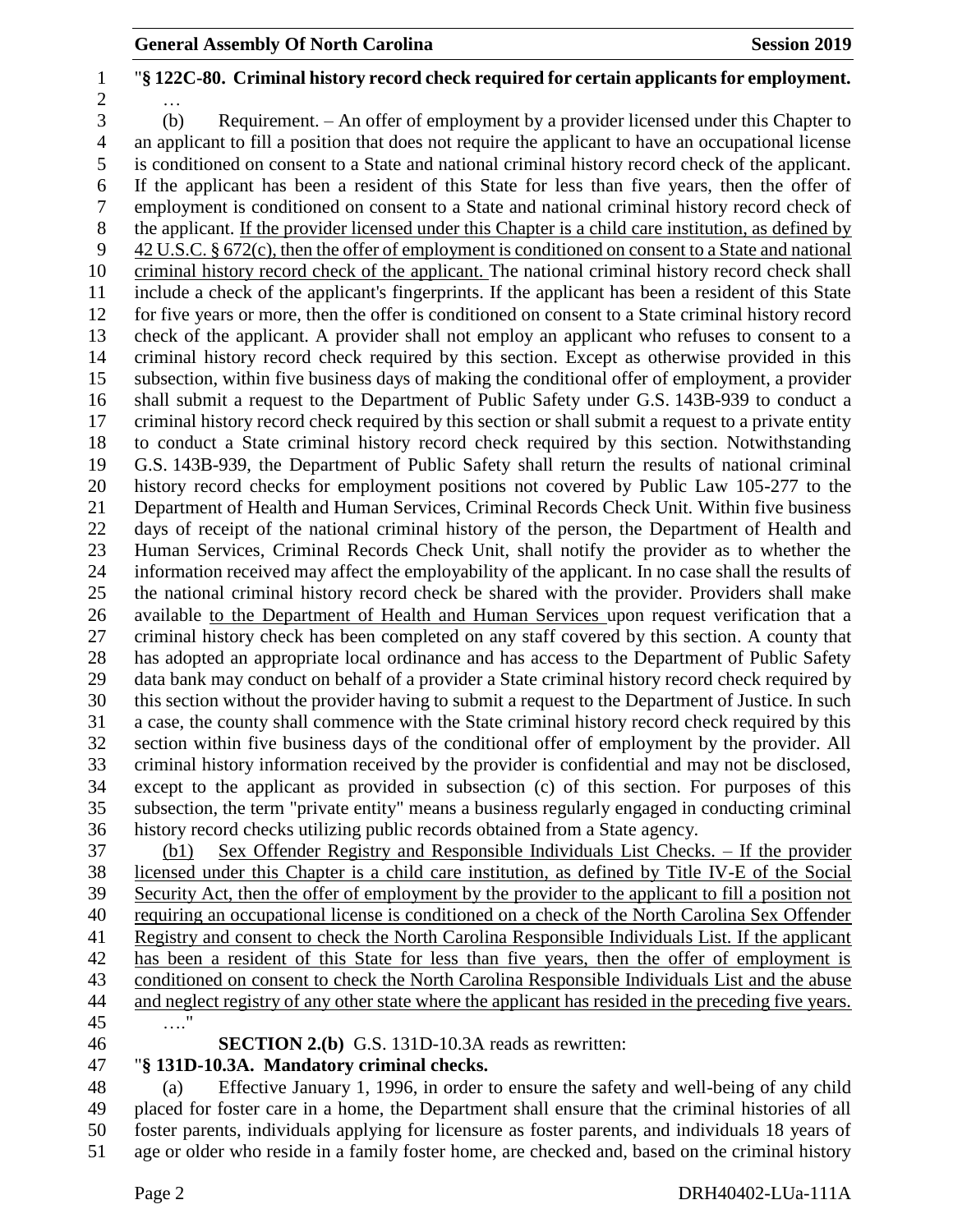|                  | <b>General Assembly Of North Carolina</b>                                                                                                                                                            | <b>Session 2019</b> |
|------------------|------------------------------------------------------------------------------------------------------------------------------------------------------------------------------------------------------|---------------------|
| $\mathbf{1}$     | check, a determination is made as to whether the foster parents, and other individuals required to                                                                                                   |                     |
| $\mathbf{2}$     | be checked, are fit for a foster child to reside with them in the home. The Department shall ensure                                                                                                  |                     |
| 3                | that, as of the effective date of this Article, all individuals required to be checked pursuant to this                                                                                              |                     |
| $\overline{4}$   | subsection are checked for county, state, State, and federal criminal histories.                                                                                                                     |                     |
| 5                | $\ddotsc$                                                                                                                                                                                            |                     |
| 6                | The Department of Public Safety shall perform the State and national criminal history<br>(i)                                                                                                         |                     |
| $\boldsymbol{7}$ | checks on individuals required by this section and shall charge the Department a reasonable fee                                                                                                      |                     |
| $8\phantom{1}$   | only for conducting the checks of the national criminal history records authorized by subsection                                                                                                     |                     |
| 9                | (a) of this section. The Division of Social Services, Department of Health and Human Services,                                                                                                       |                     |
| 10               | shall bear the costs of implementing subsection (a) of this section.                                                                                                                                 |                     |
| 11               | All child care institutions, as defined by Title IV-E of the Social Security Act, shall<br>(i)                                                                                                       |                     |
| 12               | request a criminal history pursuant to G.S. 143B-932(d) and conduct a check of the North                                                                                                             |                     |
| 13               | Carolina Sex Offender Registry and the North Carolina Responsible Individuals List on any                                                                                                            |                     |
| 14               | individual prior to the individual working in the child care institution. The results of the criminal                                                                                                |                     |
| 15               | history check shall be kept confidential, except that the child care institution shall share the results                                                                                             |                     |
| 16               | of the criminal history check with the Department.                                                                                                                                                   |                     |
| 17               | Child care institutions, as defined by Title IV-E of the Social Security Act, shall<br>(k)                                                                                                           |                     |
| 18               | prohibit an individual from working in the child care institution if the individual has a criminal                                                                                                   |                     |
| 19               | history, as defined under G.S. 131D-10.2(6a).                                                                                                                                                        |                     |
| 20               | The Department may take action against a child care institution's license, including<br>(l)                                                                                                          |                     |
| 21               | denial, revocation, suspension, or placement on provisional status, for violation of subsection $(k)$                                                                                                |                     |
| 22               | of this section."                                                                                                                                                                                    |                     |
| 23               | <b>SECTION 2.(c)</b> G.S. 131D-10.6(7) reads as rewritten:                                                                                                                                           |                     |
| 24               | "§ 131D-10.6. Powers and duties of the Department.                                                                                                                                                   |                     |
| 25<br>26         | In addition to other powers and duties prescribed by law, the Department shall exercise the<br>following powers and duties:                                                                          |                     |
| 27               |                                                                                                                                                                                                      |                     |
| 28               | (7)<br>Grant, deny, suspend or revoke a license or a provisional license, in                                                                                                                         |                     |
| 29               | accordance with this Article and Commission rules."                                                                                                                                                  |                     |
| 30               | <b>SECTION 2.(d)</b> G.S. 143B-932 reads as rewritten:                                                                                                                                               |                     |
| 31               | "§ 143B-932. Criminal record checks of providers of treatment for or services to children,                                                                                                           |                     |
| 32               | the elderly, mental health patients, the sick, and the disabled.                                                                                                                                     |                     |
| 33               | Authority. - The Department of Public Safety may provide to any of the following<br>(a)                                                                                                              |                     |
| 34               | entities a criminal record check of an individual who is employed by that entity, has applied for                                                                                                    |                     |
| 35               | employment with that entity, or has volunteered to provide direct care on behalf of that entity:                                                                                                     |                     |
| 36               | .                                                                                                                                                                                                    |                     |
| 37               | (8)<br>Any child care institution, as defined by Title IV-E of the Social Security Act.                                                                                                              |                     |
| 38               | .                                                                                                                                                                                                    |                     |
| 39               | Child Care Institutions. - Upon request, the Department of Public Safety shall provide<br>(c1)                                                                                                       |                     |
| 40               | any child care institution, as defined under Title IV-E of the Social Security Act, with the criminal                                                                                                |                     |
| 41<br>42         | history, as defined in G.S. 131D-10.2(6a), from the State and National Repositories of Criminal<br>Histories for any person working or seeking employment with the child care institution. The child |                     |
| 43               | care institution shall provide to the Department of Public Safety, along with the request, the                                                                                                       |                     |
| 44               | fingerprints of the individual to be checked, any additional information required by the                                                                                                             |                     |
| 45               | Department of Public Safety, and a form consenting to the check of the criminal record and to                                                                                                        |                     |
| 46               | the use of fingerprints and other identifying information required by the State or National                                                                                                          |                     |
| 47               | Repositories signed by the individual to be checked. The fingerprints of the individual to be                                                                                                        |                     |
| 48               | checked shall be forwarded to the State Bureau of Investigation for a search of the State's criminal                                                                                                 |                     |
| 49               | history record file, and the State Bureau of Investigation shall forward a set of fingerprints to the                                                                                                |                     |
| 50               | Federal Bureau of Investigation for a national criminal history record check. The child care                                                                                                         |                     |
| 51               | institution shall keep all information received pursuant to this section confidential, except that                                                                                                   |                     |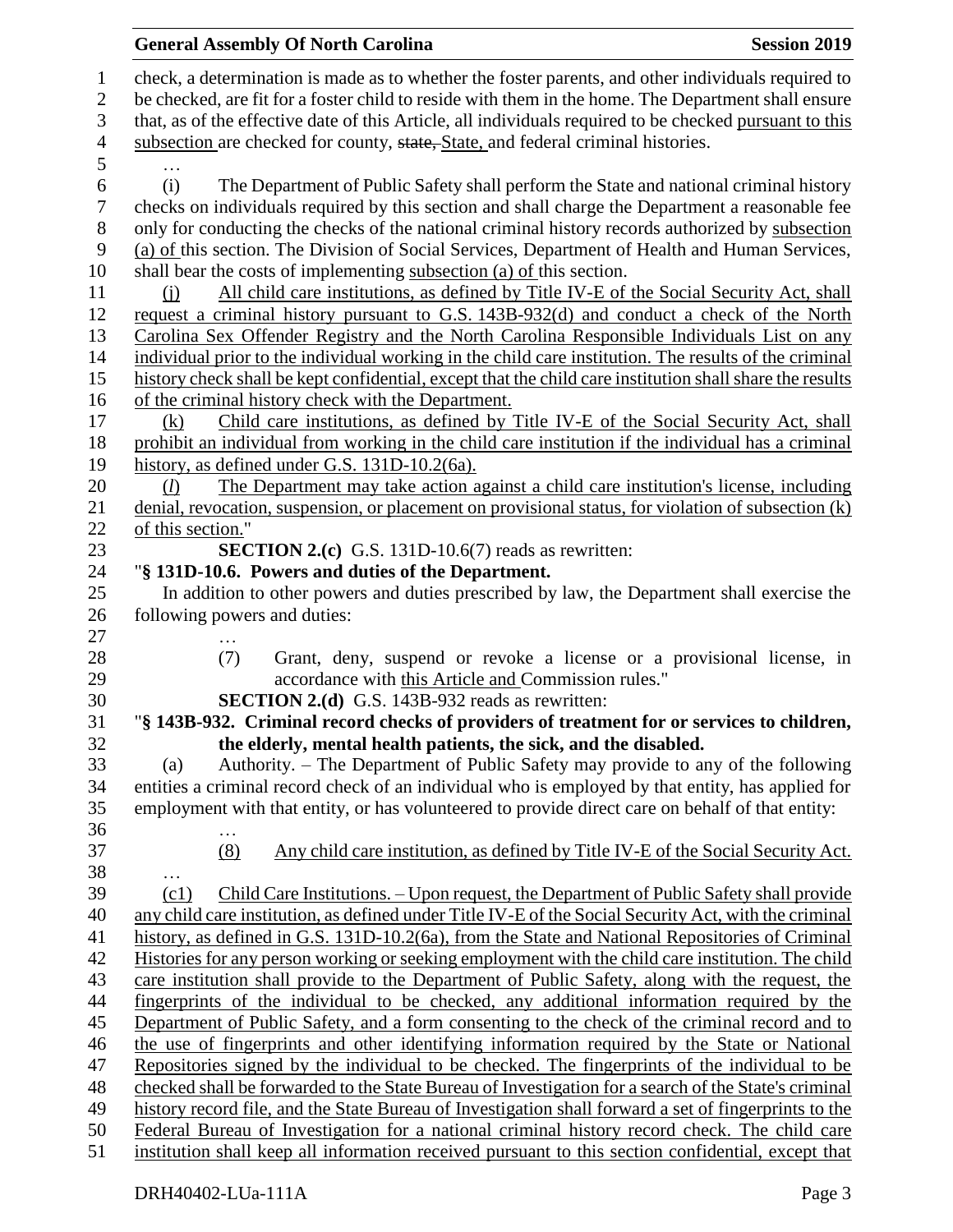|      | <b>General Assembly Of North Carolina</b>                                                            | <b>Session 2019</b> |
|------|------------------------------------------------------------------------------------------------------|---------------------|
|      | the child care institution shall share any information requested by the Department of Health and     |                     |
|      | Human Services. The information that the Department of Health and Human Services obtains             |                     |
|      | pursuant to this section is not a public record and shall be kept confidential.                      |                     |
| . '  |                                                                                                      |                     |
|      | <b>SECTION 3.</b> Section 11C.5(a) of S.L. 2017-57 reads as rewritten:                               |                     |
|      | "SECTION 11C.5.(a) Funds appropriated from the General Fund to the Department of                     |                     |
|      | Health and Human Services for the child welfare postsecondary support program shall be used          |                     |
|      | to continue providing assistance with the "cost of attendance" as that term is defined in 20 U.S.C.  |                     |
|      | § 108711 for the educational needs of (i) foster youth aging out of the foster care system system,   |                     |
|      | (ii) youth who exit foster care to a permanent home through the Guardianship Assistance              |                     |
|      | Program, and (iii) special needs children adopted from foster care after age 12. These funds shall   |                     |
|      | be allocated by the State Education Assistance Authority."                                           |                     |
|      | <b>SECTION 4.(a)</b> G.S. 108A-9 is amended by adding a new subdivision to read:                     |                     |
|      | "§ 108A-9. Duties and responsibilities.                                                              |                     |
|      | The county board of social services shall have the following duties and responsibilities:            |                     |
|      |                                                                                                      |                     |
| (4a) | To attend education training sessions provided for new or experienced board                          |                     |
|      | members no less than twice annually.                                                                 |                     |
| . "  |                                                                                                      |                     |
|      | <b>SECTION 4.(b)</b> The Department of Health and Human Services, Division of Social                 |                     |
|      | Services, shall collaborate with key stakeholders, including the North Carolina Association of       |                     |
|      | County Boards of Social Services, Association of North Carolina County Social Services               |                     |
|      | Directors, North Carolina Association of County Commissioners, and the University of North           |                     |
|      | Carolina School of Government, to create a formal education and training program for new and         |                     |
|      | experienced county boards of social services members in accordance with G.S. 108A-9(4a), as          |                     |
|      | enacted in subsection (a) of this section.                                                           |                     |
|      | <b>SECTION 5.</b> The Administrative Office of the Courts shall conduct a feasibility and            |                     |
|      | cost study of a proposed child support tribunal, with dedicated court officers to hear child support |                     |
|      | matters, using quasi-judicial procedures. The study shall include, at a minimum, strategies to       |                     |
|      | address funding, staffing, and a plan for how the proposed changes will be implemented. The          |                     |
|      | Administrative Office of the Courts shall submit a report of its findings and recommendations to     |                     |
|      | the General Assembly by April 1, 2020.                                                               |                     |
|      | <b>SECTION 6.(a)</b> Part 2B of Article 1 of Chapter 108A of the General Statutes is                 |                     |
|      | amended by adding a new section to read:                                                             |                     |
|      | "§ 108A-15.16. Conflicts of interest.                                                                |                     |
|      | When conflicts of interest arise in the provision of social services provided by county              |                     |
|      | departments of social services, county departments of social services shall work expeditiously to    |                     |
|      | resolve those conflicts consistent with applicable law and any policies and procedures established   |                     |
|      | by the Department of Health and Human Services. Policies and procedures shall address county         |                     |
|      | financial and practice responsibilities associated with conflicts of interest. Upon identifying a    |                     |
|      | conflict of interest, the county shall notify the appropriate authority within the Department of     |                     |
|      | Health and Human Services of the conflict. The Department of Health and Human Services shall         |                     |
|      | have authority to make final decisions regarding conflicts of interest assignments when disputes     |                     |
|      | arise, with regional staff having initial authority when a dispute arises between county             |                     |
|      | departments of social services and central office staff having initial authority when disputes arise |                     |
|      | between regions. The Social Services Commission shall adopt rules regarding conflicts of interest    |                     |
|      | management, including establishing reasonable and specific time lines for resolving conflicts of     |                     |
|      | interest. For purposes of this section, a "conflict of interest" occurs when the provision of social |                     |
|      | services and duty owed by a county department of social services conflicts with services and the     |                     |
|      | duty owed by another county department of social services."                                          |                     |
|      |                                                                                                      |                     |